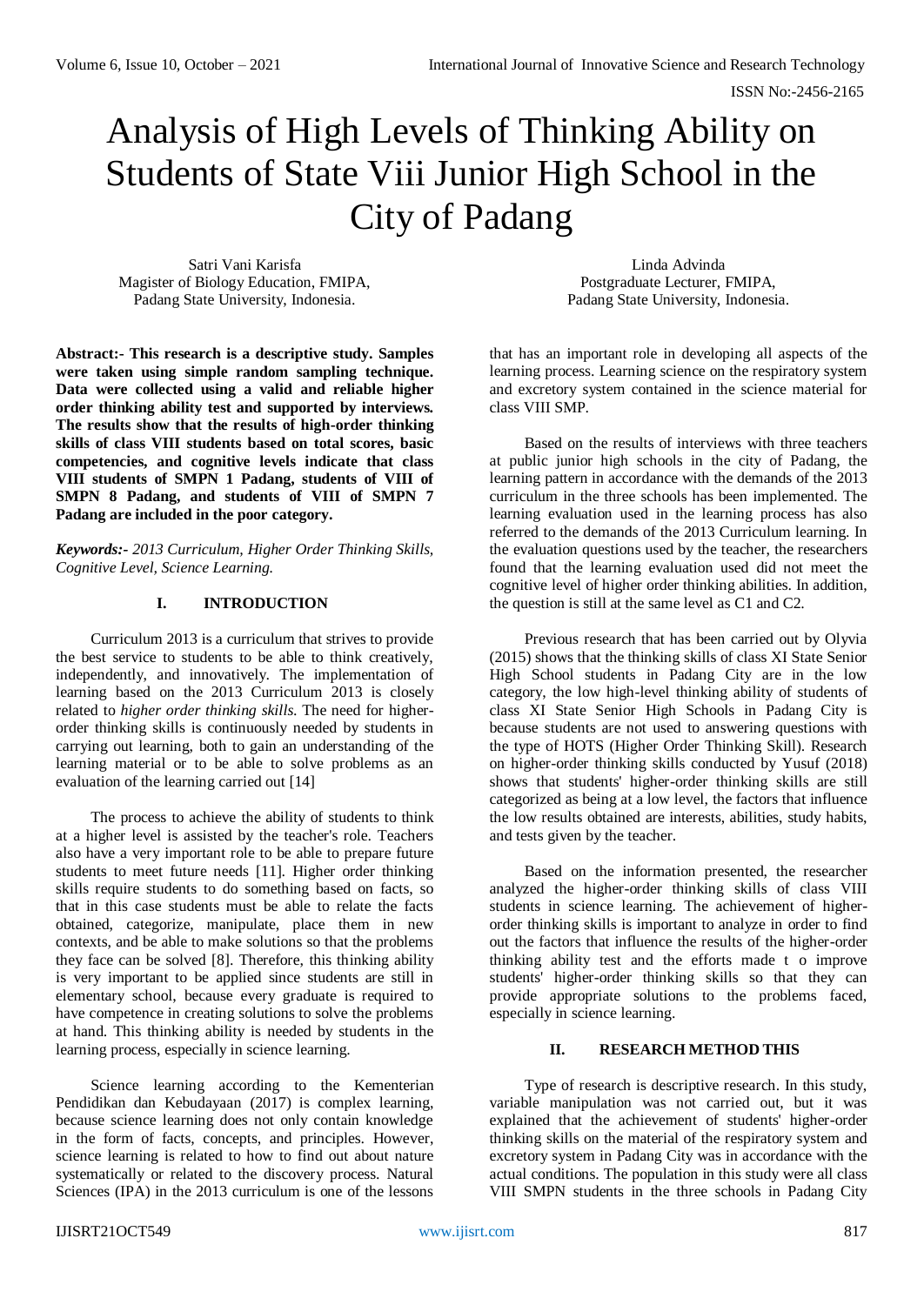ISSN No:-2456-2165

who were actively enrolled in the even semester of the 2020/2021 academic year. Samples were taken using simple random sampling technique, 100 students from class VIII were randomly selected from each school.

In this study, the researcher used an instrument in the form of a question script in data collection to analyze higher order thinking skills.

The techniques and instruments used in this study are listed in Table 1.

|  | Table 1. Details of Data Collection Techniques and Instruments Data collection |  |  |  |
|--|--------------------------------------------------------------------------------|--|--|--|
|--|--------------------------------------------------------------------------------|--|--|--|

| No.           | <b>Techniques Data</b>        | <b>Collection Tools</b>      | <b>Types of data</b>                          | <b>Data Source</b> |
|---------------|-------------------------------|------------------------------|-----------------------------------------------|--------------------|
|               | Higher order thinking ability | Instruments for assessing    | Essay ability achievement higher-order        | Student            |
|               | test                          | higher-order thinking skills | thinking and a description of students'       |                    |
|               |                               | in the form of questions     | answers to each question                      |                    |
| $\mathcal{L}$ | Interview with students       | Interview guide.             | Students perceptions of their achievements    | <b>Student</b>     |
|               |                               |                              | and difficulties in working on a script about |                    |
|               |                               |                              | higher order thinking skills.                 |                    |
| 3             | Interviews with teachers.     | Interview guidelines.        | Teachers' perceptions of the achievements     | Teacher            |
|               |                               |                              | and difficulties of students in answering the |                    |
|               |                               |                              | text about higher order thinking skills       |                    |
| 4             | Question of students          | Questionnaire                | Knowing the reason for the learner            | Student            |
|               | readiness in answering        |                              | to the answers given to each question tests   |                    |
|               | questions of higher order     |                              | the ability to think critically               |                    |
|               | thinking skills.              |                              |                                               |                    |
| 5             | Documentation                 | Manuscript test questions    | achievement of learners in answering test     | Teacher            |
|               |                               | daily respiratory system     | questions given by the teacher                |                    |

#### **III. RESULT AND DISCUSSION**

#### RESULT

Research data in the form of interviews obtained from respondents The research was on students and science teachers at SMPN 1 Padang, SMPN 7 Padang, and SMPN 8 Padang. These results indicate that the achievement of students' higher order thinking skills is less. This can be seen from the average value obtained based on the total value, basic competence, cognitive level (analyzing, evaluating, and creating).

Results Higher-Order Thinking Ability Test

- a. Result of high-level thinking skills test based Value
- Table 2. Achievement of Higher-Order Thinking Ability of Students BasedValue

| No | <b>School</b> | Average<br><b>Score</b> | Average<br><b>Value</b> | Category |
|----|---------------|-------------------------|-------------------------|----------|
|    | <b>SMPN1</b>  | 17.45                   | 34.9                    | Less     |
| 2  | <b>SMPN7</b>  | 15.83                   | 31.66                   | Less     |
| 3  | <b>SMPN 8</b> | 15.96                   | 31.92                   | Less     |
|    | Average       | 16.26                   | 32.82                   | Less     |

b. High-level Thinking Ability Test Results Based on Basic Competencies

| N <sub>0</sub> | Competency   | <b>Average Score</b> |                            |       | An      |
|----------------|--------------|----------------------|----------------------------|-------|---------|
|                | <b>Basic</b> | <b>SMPN</b>          | <b>SMPN</b><br><b>SMPN</b> |       | average |
|                |              |                      |                            |       |         |
|                | Respiratory  |                      | 30.28                      | 31.68 | 30.6    |
|                | System       | 29.84                |                            |       |         |
| $\overline{2}$ | Excretion    | 38.36                | 33.04                      | 32.16 | 34.52   |
|                | System       |                      |                            |       |         |
|                | Total        | 68.20                | 63, 32                     | 63.48 | 65.12   |
| Average        |              | 34.10                | 31.66                      | 31.92 | 32.56   |
| Categories     |              | Less                 | Less                       | Less  | Less    |

Table 3. Achievement of higher order thinking ability test results based on basic competencies

c. Test results of high level thinking skills by analyzing the cognitive level

Table 4. Thinking Skills achievement of high level based on the level of cognitive analyzes

| No<br>٠ | <b>School</b> | Average<br><b>Score</b> | Average<br><b>Value</b> | Category |
|---------|---------------|-------------------------|-------------------------|----------|
|         | <b>SMPN1</b>  | 9.48                    | 33.86                   | Less     |
| 2       | <b>SMPN7</b>  | 9.07                    | 32.39                   | Less     |
| 3       | <b>SMPN 8</b> | 9.09                    | 32.46                   | Less     |
|         | Average       | 9.21                    | 32.90                   |          |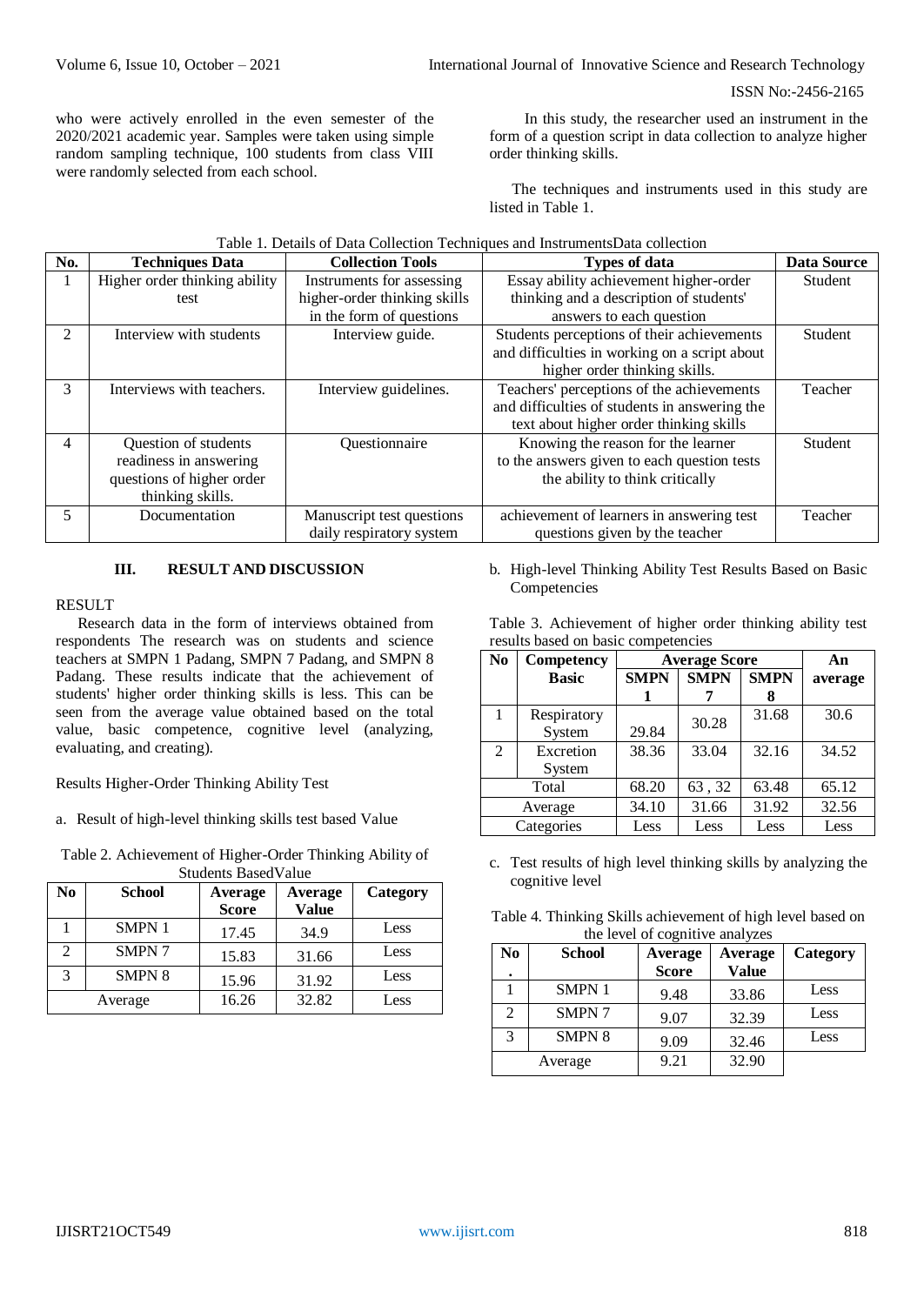#### ISSN No:-2456-2165

d. Test results for high-level thinking skills by evaluating cognitive level

| No | <b>School</b> | Average<br><b>Score</b> | Average<br>value | Categor |
|----|---------------|-------------------------|------------------|---------|
|    | <b>SMPN1</b>  | 6.43                    | 33,84            | Less    |
| 2  | <b>SMPN7</b>  | 6,15                    | 32,37            | Less    |
| 3  | <b>SMPN 8</b> | 6.00                    | 31,58            | Less    |
|    | Average       | 6,19                    | 32,60            |         |

Table 5 Achievement of Higher Order Thinking Skills Based on Cognitive Levels Evaluating

e. The results of the higher order thinking ability test based on the cognitive level of creating

Table 6. Achievement of Higher Order Thinking Based on the Cognitive Level Creating

| No                          | <b>School</b> | <b>Average</b><br><b>Score</b> | <b>Average</b><br><b>Value</b> | Categor |
|-----------------------------|---------------|--------------------------------|--------------------------------|---------|
|                             | <b>SMPN1</b>  | 0.62                           | 20,67                          | Less    |
| $\mathcal{D}_{\mathcal{L}}$ | SMPN 7        | 0.61                           | 20.33                          | Less    |
| 3                           | <b>SMPN 8</b> | 0.87                           | 29.00                          | Less    |
|                             | Average       | 0.70                           | 23.33                          | Less    |

Based on the results of the research described above, it shows that the achievement of higher order thinking ability test results class VIII students based on the total score, aspects of basic competence, cognitive level (analyzing , evaluate, create) shows that the grade VIII students of SMPN 1 Padang get the highest average score compared to students in SMPN 7 and SMPN 8 Padang. However, in the three schools the category of higher order thinking skills is still in the poor category.

## **DISCUSSION**

Higher order thinking skills are the ability to interpreted, analyze or manipulate information, and transform their knowledge and experience. Students are able to develop higher-order thinking skills when students are faced with problems or practice questions that train students in higher-order thinking, if students are only faced with familiar practice questions or understanding exercises, then students will not develop higher-order thinking. but students are only at a low level of thinking [12]. The low level of higher order thinking skills of students is caused by several factors. Viewed from the learning process, the entire learning process must be expanded towards creative, critical and innovative thinking and these activities should be included in the learning process as part of the overall acquisition of knowledge and the framework for its use. This explains that the teaching and learning process plays an important role in gaining knowledge towards higher order thinking [1].

The assessment instrument used affects students' higher-order thinking skills, higher-order thinking assessment instruments with cognitive levels C4-C6 can train students' high-level thinking skills, so that students' higher-order thinking skills can develop. Assessment instruments with cognitive levels C4 - C6 require students to be able to think at a higher level, because high-level thinking is not just memorizing facts or conveying something to others exactly as received but able to think at a higher level [6]. ]. Higher order thinking ability is a thinking process that involves mental activity in an effort to explore complex, reflective, and creative experiences that are carried out consciously to achieve a goal, namely obtaining knowledge which includes levels of analytical, evaluative, and synthetic thinking [7].

The cognitive level of analyzing based on the data, the highest average score of students is at the cognitive level of analyzing while the lowest average value is at the cognitive level of creating/creating. Cognitive level questions belonging to analyzing require students to break down the material into parts. The arrangement and detect the relationship between the parts, and their relationship to the overall structure and purpose. Problems with the cognitive level of analyzing there are stimuli in the form of pictures, narrations, graphs, and tables [9].

The ability to think analysis is still low because students are not accustomed or rarely trained to solve analytical problems. In addition, it is also caused by several factors, both internal and external. Internal factors are factors that come from within students such as physical conditions, students will not be able to concentrate and think quickly if their physical conditions are not good. Motivation, students cannot follow the learning process properly if they do not have the motivation to learn within themselves. Age, junior high school students aged 11-14 years have entered the stage of concrete operational intelligence. Ideally, the age of students is directly proportional to their analytical thinking ability. The other factors that influence are external factors related to the process of learning in schools, including models, methods, learning approaches used, teacher competencies and facilities and infrastructure [10]. In a study conducted by Khairani (2021) learning in schools still uses conventional teacher-centered methods. This causes monotonous learning, students tend to be passive and students cannot develop abilities in thinking, especially analytical thinking, to improve analytical thinking skills, students must get used to solving analytical problems [2].

Problem with evaluating the cognitive level  $(C_{5)$ , a matter which requires students to take a decision based on certain criteria [9]. To improve students' higher-order thinking skills, teachers should familiarize students with assessment instruments that are at a high cognitive level, so that students are not only trained to memorize and recount what they have memorized, but students are able to solve problems in new situations, think critically. , as well as directly transforming knowledge and experience [6]. Accordingly, the hope for education in Indonesia is to create high-level thinking students so that they can improve the quality of Indonesian education [6].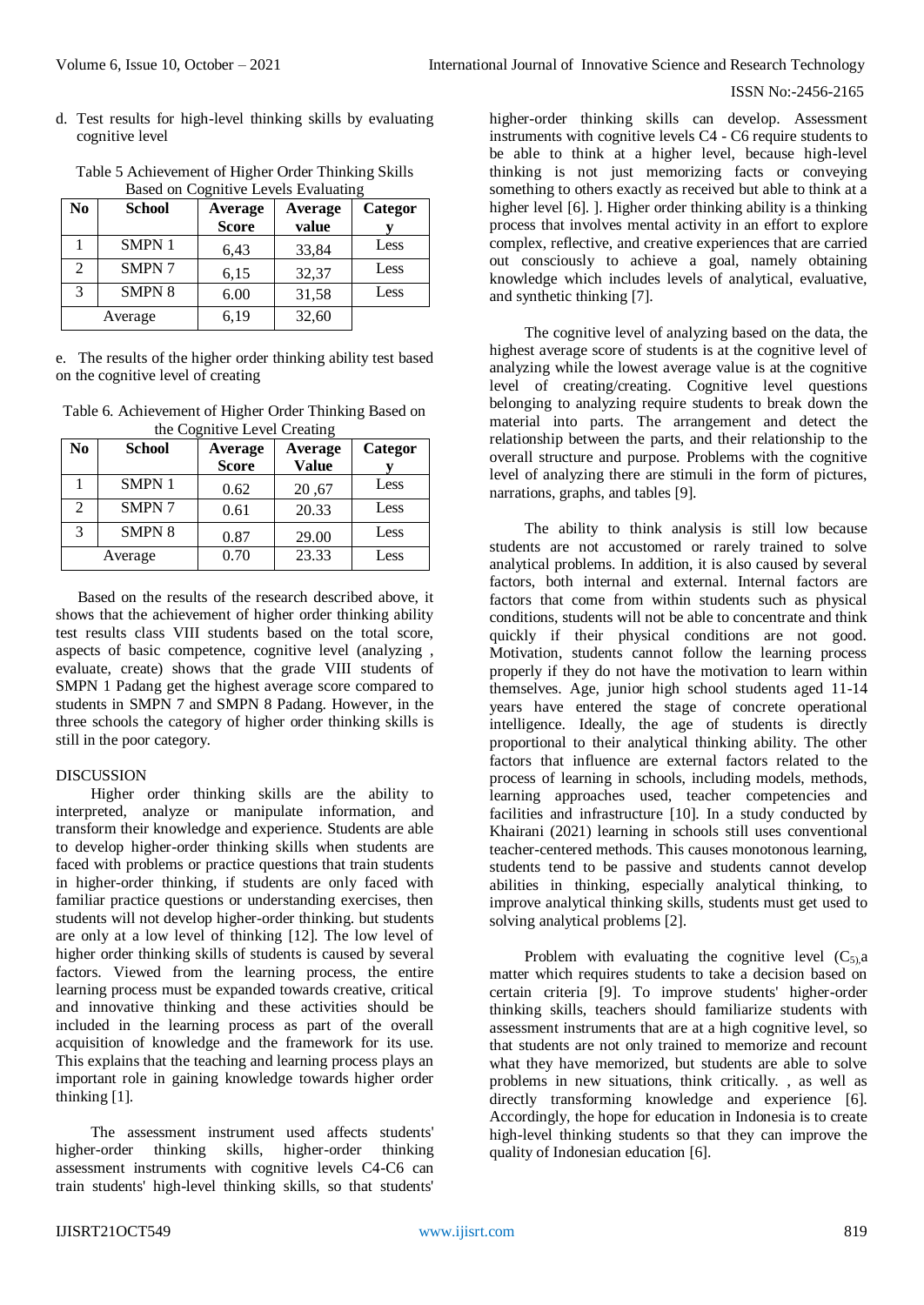The ability to create is related to the ability to design how to work on questions and make new work steps. HOTS level students are able to design a way of working to answer some questions correctly. These students design a method by considering the initial analysis on what is known and asked about the problem, so that the right way of working is obtained [3]. In research conducted by Kurniati, et al (2016) can be seen the ket**e**rkaitan between creating capabilities with the ability to analyze and evaluate. This creative ability will not be able to stand alone, in the sense that this creative ability is influenced by the students' analytical and evaluation abilities. Students who have moderate analytical and evaluation skills, result in students' creative abilities being at a moderate level as well. Conversely, if students have low analytical and evaluation abilities, they tend to have low creative abilities as well.

Research conducted by Wijaya, et al (2019) regarding the analysis of items in the preparation for the 2018 SMP/MTS Science national exam based on Bloom's Taxonomy after analyzing the 2018 National Examination questions was dominated by the aspect of remembering C1 where in this aspect it only trained students to draw knowledge information stored in long-term memory (memorization) that has been studied previously. Learners get more types of conceptual questions in the form of definitions, understanding, special characteristics, nature, categories, classifications, linkages between one category and other categories, laws, theories, and principles [13].

In conclusion, the measured cognitive level of students is still in the Low Order Thinking Skill (LOTS) category. Students do not get the types of questions with a high level of HOTS which include aspects of critical thinking skills, creative thinking skills, and problem solving skills. Critical and creative thinking in question is contained in the ability to analyze, evaluate, and create aspects that aim to solve a problem. Assessment by emphasizing Higher Order Thinking Skills (HOTS) provides benefits for students, namely increasing achievement, motivation, and positive (affective) attitudes. Familiarizing students to think at higher levels can be done through a learning process and assessment based on higher-order thinking skills [5].

#### **IV. CONCLUSION**

This research was conducted using an instrument in the form of a higher order thinking ability test that describes the higher order thinking skills of eighth grade students of SMPN 1, SMPN 7, and SMPN 8 Padang. The results of this study can provide input for schools to improve students' thinking skills. Problems based on higher order thinking skills can be used by teachers as a guide in making High Order Thinking Skill (HOTS) questions to improve students' higher order thinking skills. Questions based on higher order thinking skills can also be used by students for practice in order to hone thinking skills so that students will get used to working on analytical questions.

### **ACKNOWLEDGMENT**

The researcher would like to thank Dr. Linda Advinda, M.Kes who has guided and helped researchers complete this research and Mr. Dr. Syamzurizal M. Biomed and Mrs. Dr.Yuni Ahda, M.Si for providing input and suggestions for research so that it can be finished.

#### **REFERENCES**

- [1]. Bachman, E.2013. *Metode Belajar Berpikir Kritis dan Inovatif*. Jakarta: Prestasi Pustaka.
- [2]. Khairani, U. & Advinda, L. 2021. An Analysis of Science Literacy Ability of the Students Grade VII on the Enviromental Pollution Materials in Pariaman City. *Internasional Journal of Social Science And Human Research*. Vol 4 (2102-2106).
- [3]. Kurniati,D.,Harimukti,R., Jamil,N. A. 2016. Kemampuan Berpikir Tingkat Tinggi Siswa SMP Di Kabupaten Jember Dalam Menyelesaikan Soal Berstandar PISA. *Jurnal Penelitian dan Evaluasi Pendidikan*. Vol 20 (2) hal 142-155. ISSN : 2338- 6061.
- [4]. Kurniawati,O.W., Nuriman, dan Kendid,M.2020. Analisis Kemampuan Berpikir Tingkat Tinggi Peserta didik Pada Materi IPA Tema Ekosistem di Sekolah Dasar. *Jurnal Pendidikan Guru Sekolah Dasar*, Vol 9, No 3. DOI: [http://dx.doi.org/10.33578/jpfkip.v9i1.7866.](http://dx.doi.org/10.33578/jpfkip.v9i1.7866)
- [5]. Nugroho, R.A. 2018. HOTS/Kemampuan Berpikir Tingkat Tinggi: Konsep, Pembelajaran, Penilaian, Penyususnan Soal Sesuai HOTS. Jakarta: PT Gramedia.
- [6]. Putri, R.R., Ahda, Y., Rahmawati, D. 2018. Analisis Aspek Kemampuan Berpikir Tingkat Tinggi Pada Instrumen Penilaian Materi Protista untuk Peserta Didik SMA/MA Kelas X. *Jurnal Biodik*. Vol 4(1). Hal 8-17.
- [7]. Rofiah, E, Nonoh S. A, dan Elvin Y. E. 2013. Penyusunan Instrumen Tes Kemampuan Berfikir Tingkat Tinggi Fisika pada Siswa SMP. Jurnal Pendidikan Fisika. ISSN: 2338-0691. Surakarta: FKIP Fisika UNS.
- [8]. Sari,R.R., Lufri, Ganda, H.S., Rahmawati, D.2019. Analisis Kemampuan Berpikir Tingkat Tinggi Peserta Didik Kelas XI SMA pada Materi Sistem Ekskresi. *Jurnal Biomil,* Vol 5, No 2, 91-101.
- [9]. Selaras, G.H., Ahda, Y., Alberida, H., Des,M., & Wahyuni, T.P. 2019. Validitas dan Reliabilitas Instrumen Penilaian Kemampuan Berpikir Tingkat Tinggi pada Materi Ruang Lingkup Biologi SMA. *Bioeducation Journal*. Vol 3(2). Hal 151-158. ISSN 2615-5451.
- [10]. Setiawaty, B. T., Sunarno, W., & Sugiyarto, S.2019. Profil Kemampuan Berpikir Analisis Peserta didik Sekolah Menengah Pertama di Surakarta. *In Prosiding SNPS Seminar Nasional Pendidikan Sains*, hal.234- 238.